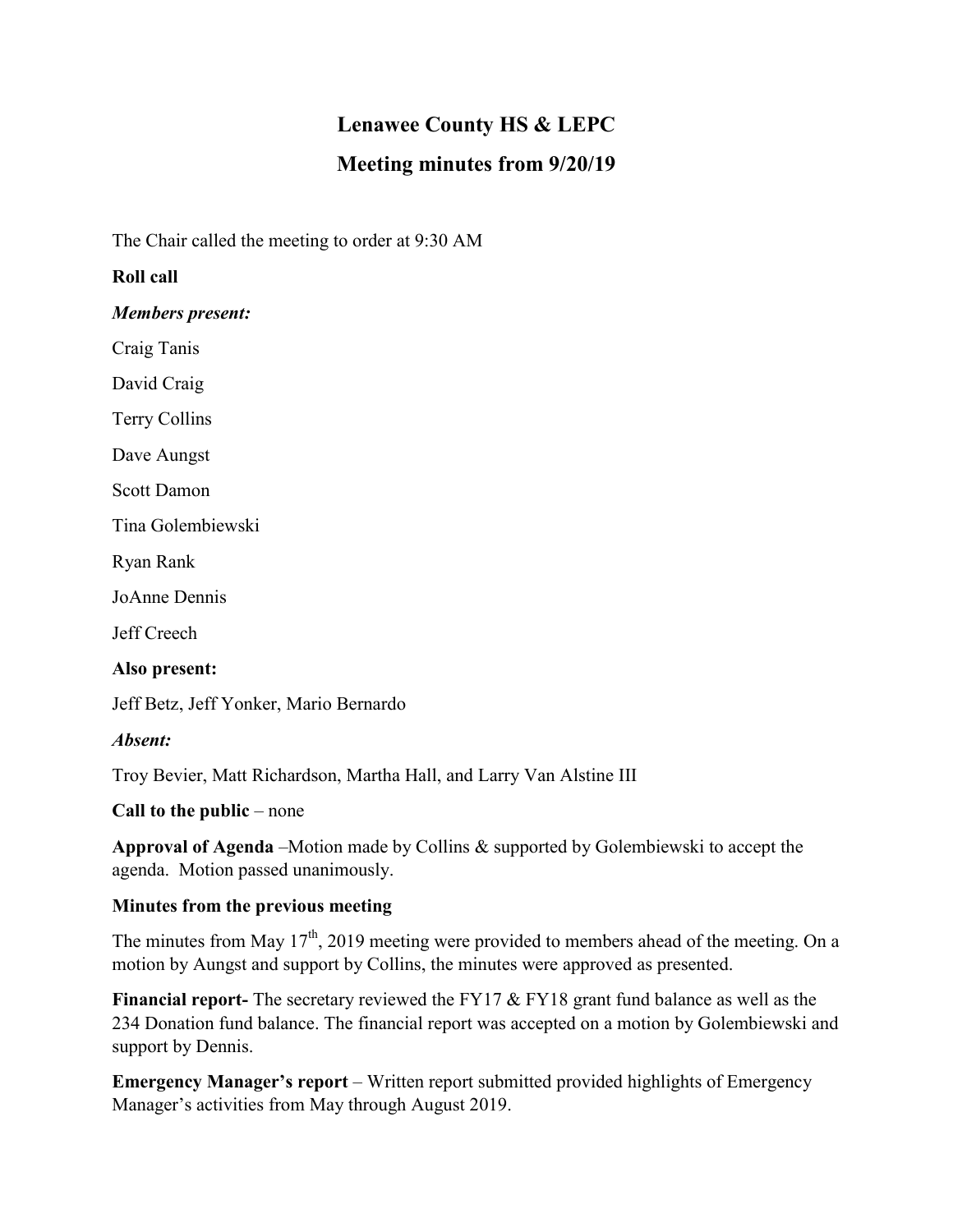**E-911 updates** -Lt. Aungst provided the committee a written report and gave an update on the 800 MHz radio project.

**Health sub-committee-** Written report was provided and Tina Golembiewski gave highlights from the report.

**Drone Sub-committee** – Rank updated the committee on pilot training, policies and procedures manual, and receipt of COA from the FAA. The sub-committee also requested approval from the committee as a whole to spend an additional \$158.34 from the 234 Donation fund to complete the package for drone pilot training, policy & procedure creation, and small drone purchase. A motion was made by Aungst and supported by Creech. The motion passed unanimously

## **Old Business**

Mario Bernardo's application was received and presented to the committee to be the Private Security Alternate to JoAnne Dennis. A motion was made by Aungst and supported by Damon to recommend Bernardo's appointment to the full Board of Commissioner's. Motion passed unanimously.

### **New Business**

- Grant Requests
	- o FY17 SHSP & FY18 SHSP IAEM Conference. A request was made by Tanis for Craig Tanis and Jeff Betz to attend the 2019 IAEM conference. Costs would include conference registration, hotel accommodations, airfare, ground transportation, and meals not to exceed \$5,000 using all remaining FY17 SHSP funds (approximately \$2,778.84) with the remainder of the project balance from FY18 SHSP funds (approximately \$2,221.16). Motion was made by Collins and supported by Creech. Motion passed unanimously.
	- o FY18 SHSP ICS-300 Class. A request was made by Tanis to host an ICS-300 class for Lenawee County first responders. Costs would include an instructor (Tony Garcia) and miscellaneous class materials not to exceed \$1,000 using FY18 SHSP funds. Motion was made by Aungst and supported by Dennis. Motion passed unanimously.
- Tanis provided a copy of the 302 Site Plan for Nutrien Ag Solutions that Betz had recently completed for the committee's review. The plan will be submitted to MSP-EMHSD Planning for their approval.
- Tanis provided correspondence and an accompanying chart from Norfolk Southern Railroad regarding High-Hazard Flammable Trains for the committee's review.
- Tanis updated the committee on efforts to establish a Lenawee Safe Schools Committee. So far the committee will include Craig Tanis (Emergency Management), Jeff Betz (Emergency Management), Sheriff Bevier, Chief Shadbolt (Madison Twp. PD), Lt. Jarrett (MSP), Chief Rank (Madison Twp. FD), Chief Damon (Cambridge Twp. FD), Chief Massingill (Adrian City FD), and Chris Howard (LISD). Still working on getting representation from County School Superintendents.